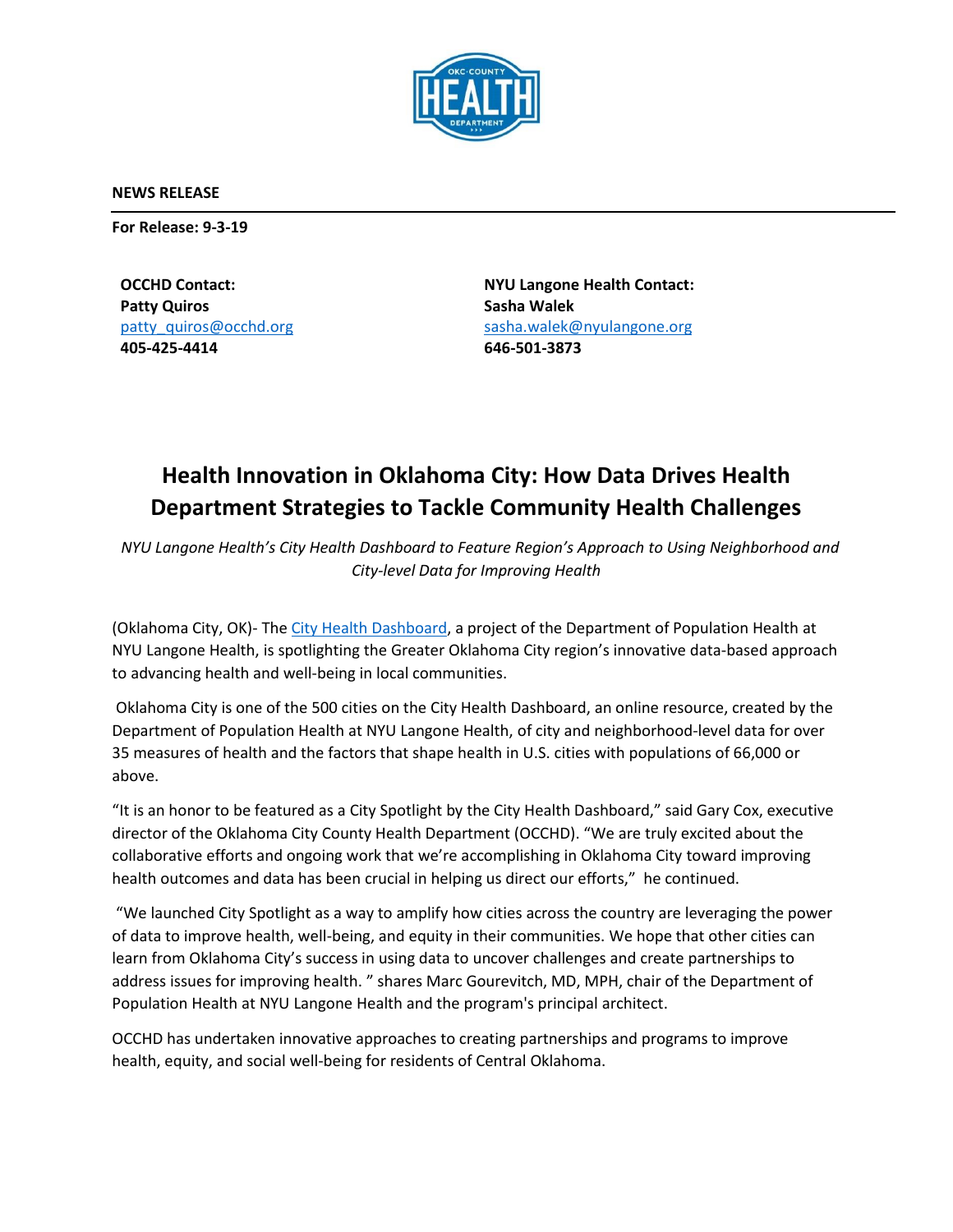NYU City Spotlight 2-2-2-2-2

The Oklahoma City-County Health Department is taking a multi-faceted approach toward advancing health outcomes. One of these approaches is through The Wellness Now Coalition consisting of eight workgroups and 800+ engaged citizens and businesses.

One workgroup is specifically focused on training and activating 10,000 'change agents' in OKC who advance equity in their spheres of influence. It is focused on equipping individuals with a road map to address inequities within their communities, schools, churches, and leadership spheres through a series of conferences and trainings. The equity workgroup has launched media campaigns to raise awareness of the 18-year gap in life expectancy between the healthiest and least healthiest zip codes in Oklahoma County. The availability of local, zip-code level data helped inform this critical strategy.

OCCHD acknowledges the positive accomplishments attained, however, it recognizes there is additional work to do in addressing negative health outcomes for residents of Central Oklahoma, particularly among at-risk youth. OCCHD is also focusing its efforts to support and grow the operations of the agency's Health and Learning Academies. The Academies will provide for and address core social service needs to support at-risk youth and their families at the neighborhood level, again, where data has informed OCCHD where residents reside who are most at-risk for negative health outcomes.

A combination of these strategies will include access to family-friendly health and nutritional programming; Implementation of partner directed programming and after-school services; Integration of multidisciplinary teams (MDTs) to administer health screenings and continuing to work collaboratively with community support services.

*NYU Langone Health will showcase Oklahoma City's data improvements and City initiatives across its digital channels: City Spotlight introduction [email,](https://cityhealthdashboard.us17.list-manage.com/subscribe/post?u=75e15cfe00d5eea6623a9a2e0&id=0782806db6) weekly posts on [Twitter,](https://twitter.com/search?q=%23CHDBSpotlight&src=typed_query) a blog post on the Dashboard's [website](https://www.cityhealthdashboard.com/stories?page=0&storyType=6635719d-6444-4027-bcf2-47b247ee572b) and a final [email](https://cityhealthdashboard.us17.list-manage.com/subscribe/post?u=75e15cfe00d5eea6623a9a2e0&id=0782806db6) wrapping up the month's activities. Follo[w @CityHealthData](https://twitter.com/CityHealthData) and the Spotlight hashtag #CHDBSpotlight on Twitter to stay updated and join the conversation.* 

## *About OCCHD*

OCCHD was established in 1910 and was one of the first public health departments in the entire nation to be awarded accreditation status by the Public Health Accreditation Board. Currently, OCCHD has multiple locations around Oklahoma City. The mission of the agency is to protect health, promote wellness and prevent disease by working with the community for a healthy future.

## *About the City Health Dashboard*

More than 80 percent of U.S. residents live in urban areas. However, until recently, few measures have been available for cities to assess health, the factors that shape it, and the drivers of health equity. The City Health Dashboard provided city leaders with an array of regularly refreshed data to support healthrelated decision-making.

The City Health Dashboard launched in early 2017 with 26 measures for 4 pilot cities: Flint, Michigan, Kansas City, Kansas, Providence, Rhode Island, and Waco, Texas. With support from the Robert Wood Johnson Foundation, the City Health Dashboard has expanded to offer data on 36 measures for the 500